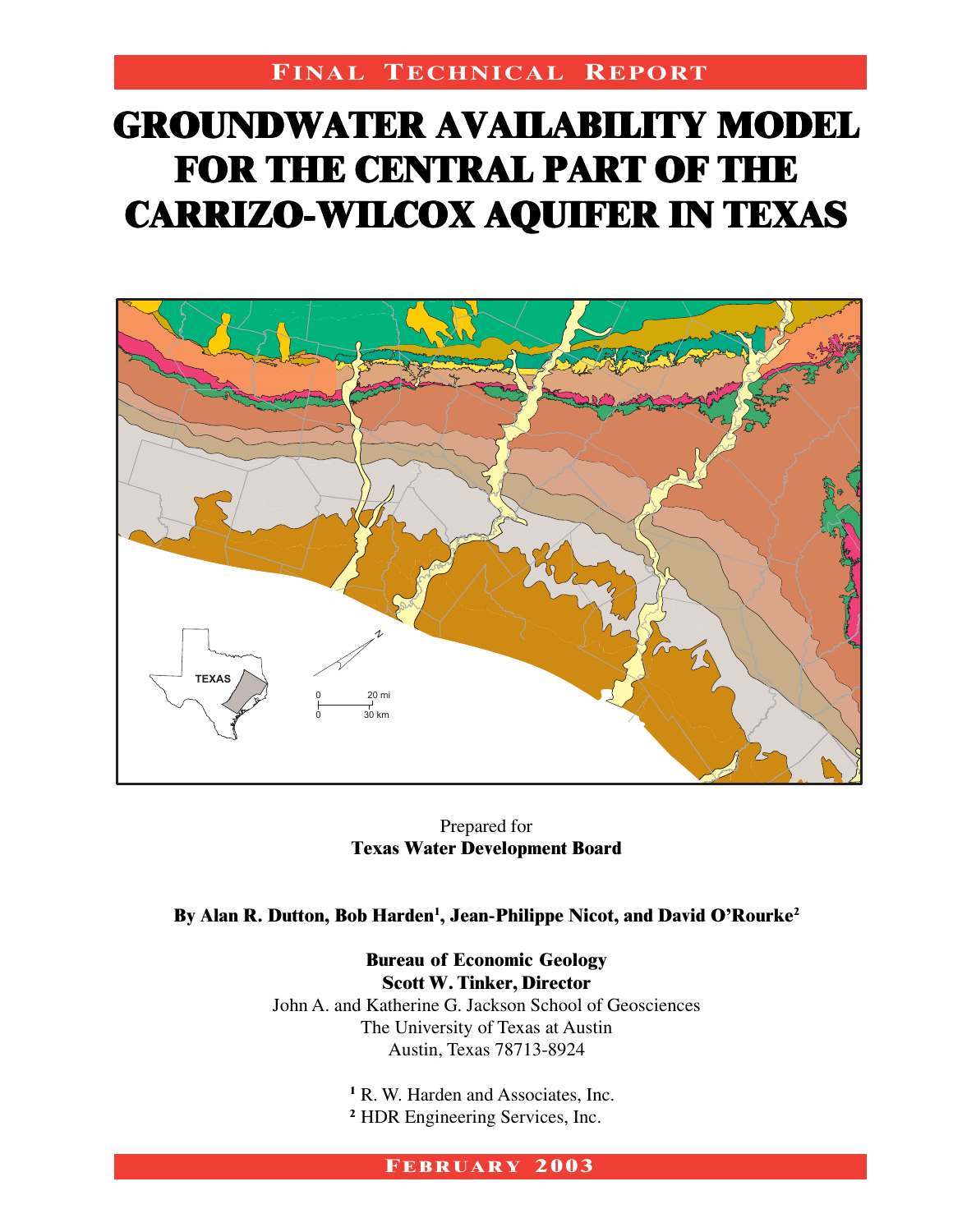# **GROUNDWATER AVAILABILITY MODEL GROUNDWATER AVAILABILITY MODEL GROUNDWATER AVAILABILITY MODEL GROUNDWATER AVAILABILITY MODEL FOR THE CENTRAL PART OF THE FOR THE CENTRAL PART OF THE FOR THE CENTRAL PART OF THE FOR THE PART OF THE CARRIZO-WILCOX AQUIFER IN TEXAS CARRIZO-WILCOX AQUIFER IN TEXAS CARRIZO-WILCOX AQUIFER IN TEXAS CARRIZO-WILCOX AQUIFER IN TEXAS**

Prepared for **Texas Water Development Board**

> Under Contract No. 2001-483-378

By Alan **R. Dutton, Bob Harden<sup>1</sup>, Jean-Philippe Nicot, and David O'Rourke<sup>2</sup>** 

**Scott W. Tinker, Director Bureau of Economic Geology Scott W. Tinker, Director** John A. and Katherine G. Jackson School of Geosciences The University of Texas at Austin Austin, Texas 78713-8924

> <sup>1</sup> R. W. Harden and Associates, Inc. <sup>2</sup> HDR Engineering Services, Inc.

#### **FEBRUARY 2003**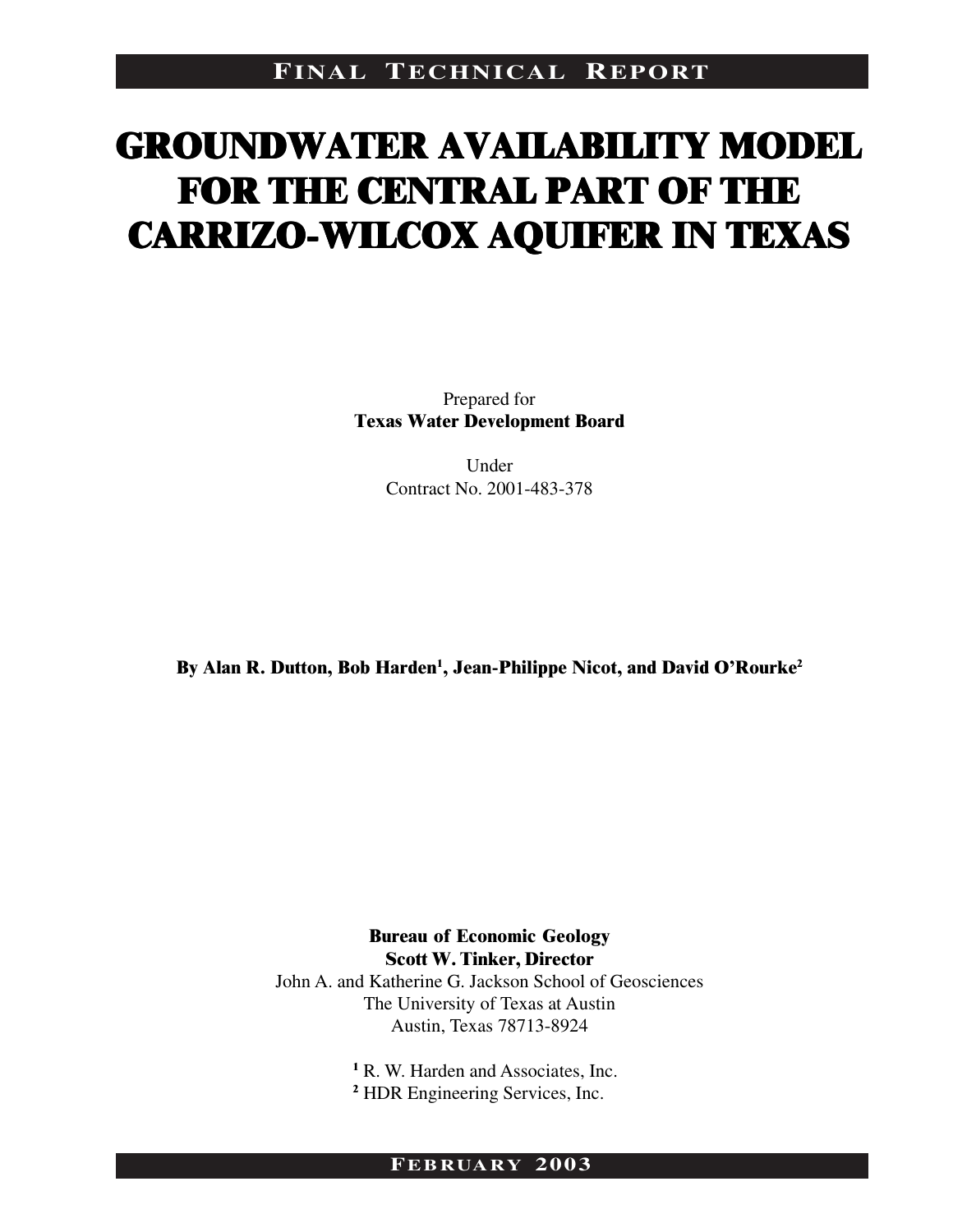#### **CONTENTS**

| 1.0 |       |                                                                   |
|-----|-------|-------------------------------------------------------------------|
| 2.0 |       |                                                                   |
| 2.1 |       |                                                                   |
| 2.2 |       |                                                                   |
| 3.0 |       |                                                                   |
| 4.0 |       |                                                                   |
| 4.1 |       |                                                                   |
| 4.2 |       |                                                                   |
| 4.3 |       |                                                                   |
| 4.4 |       |                                                                   |
|     | 4.4.1 |                                                                   |
|     | 4.4.2 | Predevelopment or Steady-State Distribution of Hydraulic Head  61 |
|     | 4.4.3 |                                                                   |
| 4.5 |       |                                                                   |
|     | 4.5.1 |                                                                   |
|     |       | 85<br>4.5.2 Field Results                                         |
| 4.6 |       |                                                                   |
|     | 4.6.1 |                                                                   |
|     | 4.6.2 |                                                                   |
|     | 4.6.3 |                                                                   |
| 4.7 |       |                                                                   |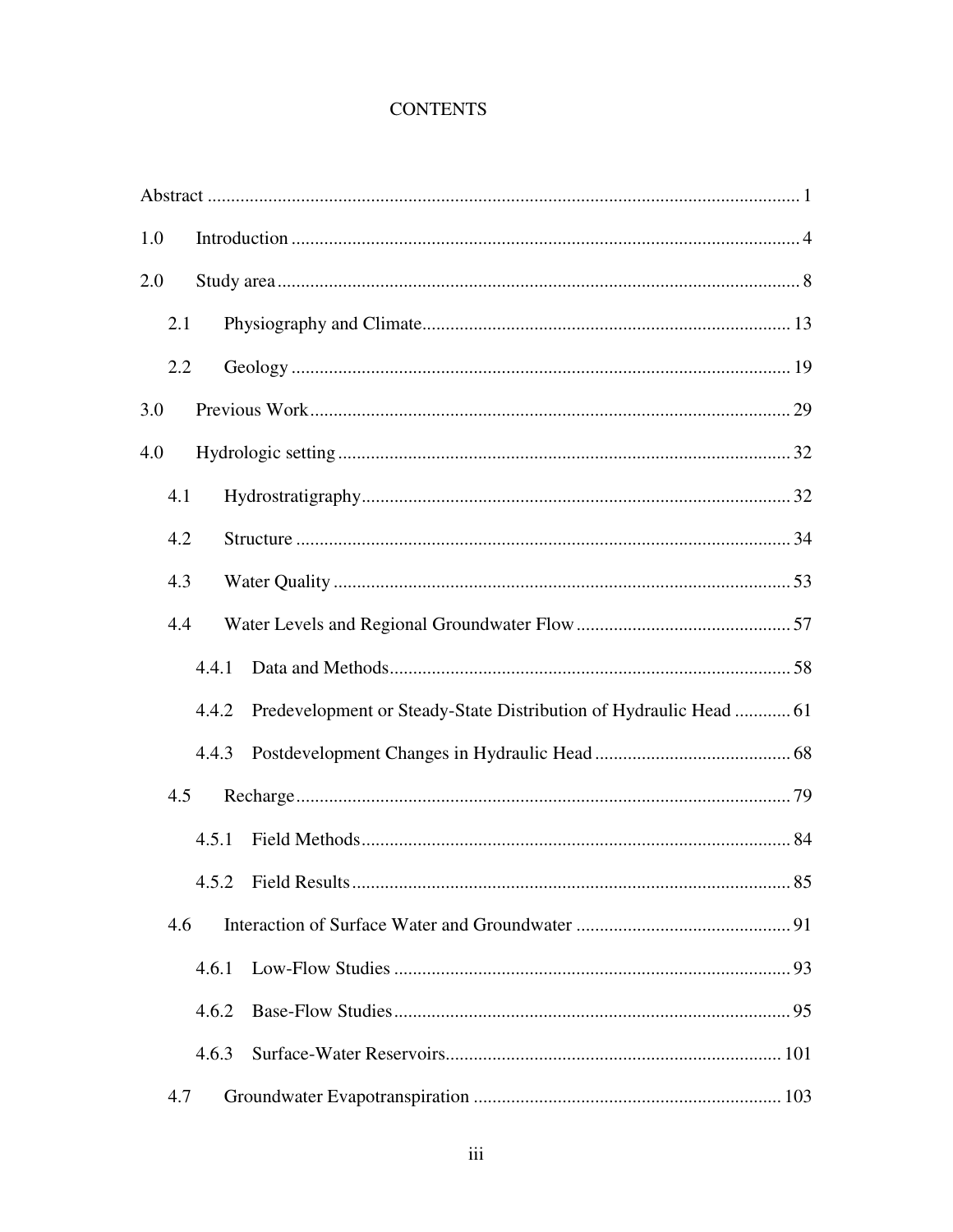|     | 4.8 |       |  |
|-----|-----|-------|--|
|     | 4.9 |       |  |
| 5.0 |     |       |  |
| 6.0 |     |       |  |
|     | 6.1 |       |  |
|     | 6.2 |       |  |
|     | 6.3 |       |  |
|     |     | 6.3.1 |  |
|     |     | 6.3.2 |  |
|     |     |       |  |
|     |     |       |  |
|     |     | 6.3.3 |  |
|     |     | 6.3.4 |  |
|     |     | 6.3.5 |  |
|     |     | 6.3.6 |  |
|     | 6.4 |       |  |
|     |     |       |  |
| 8.0 |     |       |  |
|     | 8.1 |       |  |
|     | 8.2 |       |  |
|     | 8.3 |       |  |
| 9.0 |     |       |  |
|     | 9.1 |       |  |
|     | 9.2 |       |  |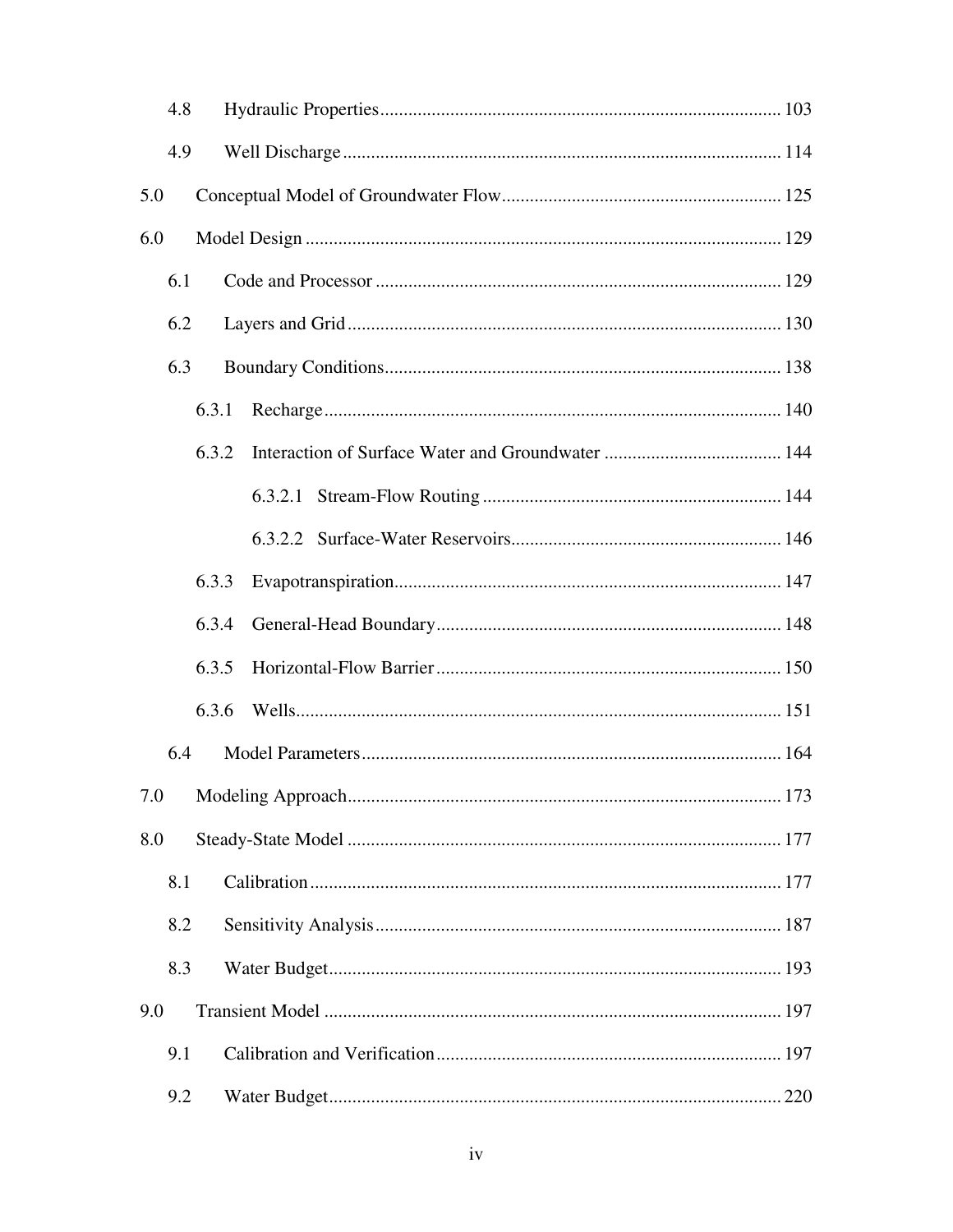| 9.3  |  |
|------|--|
| 10.0 |  |
| 10.1 |  |
| 10.2 |  |
| 11.0 |  |
| 11.1 |  |
| 11.2 |  |
| 11.3 |  |
| 12.0 |  |
| 13.0 |  |
| 14.0 |  |
| 15.0 |  |
|      |  |
|      |  |
|      |  |
|      |  |

# Figures

| 1. | Location of the Carrizo–Wilcox aquifer in Texas showing the overlapping      |
|----|------------------------------------------------------------------------------|
|    |                                                                              |
| 2. | Location of the study area relative to roads, major cities and towns, lakes, |
|    |                                                                              |
| 3. | Extent of previous models of groundwater flow in the Carrizo–Wilcox          |
|    |                                                                              |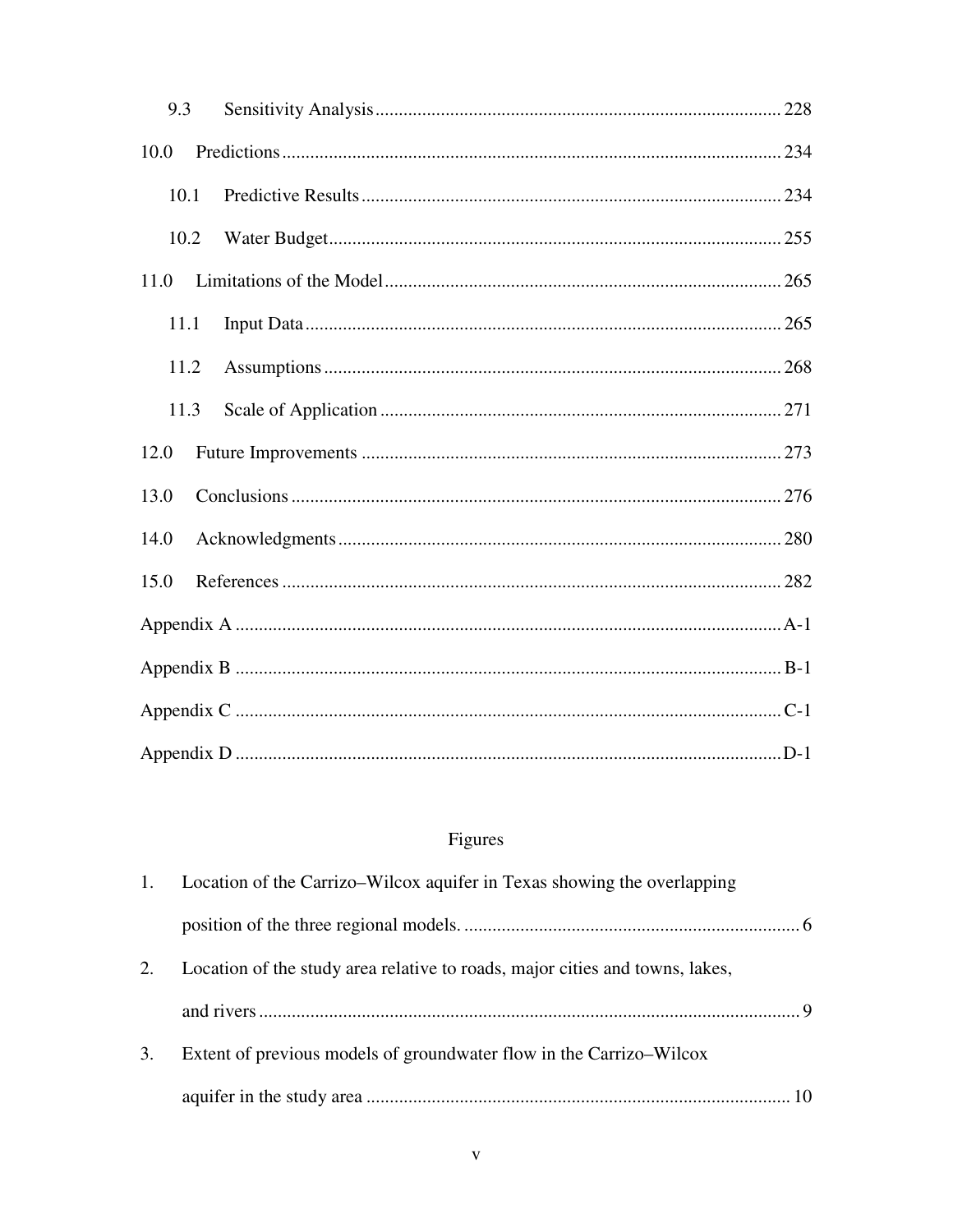| 4.  |                                                                             |  |
|-----|-----------------------------------------------------------------------------|--|
| 5.  |                                                                             |  |
| 6.  | Land-surface elevation in the study area relative to divides between        |  |
|     |                                                                             |  |
| 7.  | Average annual precipitation (1940 through 1997) in the study area 16       |  |
| 8.  | Historical annual precipitation measured at rain gages at Seguin,           |  |
|     |                                                                             |  |
| 9.  |                                                                             |  |
| 10. |                                                                             |  |
| 11. |                                                                             |  |
| 12. | Thickness of major sandstones in the Simsboro Formation                     |  |
|     |                                                                             |  |
| 13. | Thickness of major sandstones in the Carrizo Formation in the study area 26 |  |
| 14. |                                                                             |  |
| 15. | Vertical strike-oriented profile of the formations making up the            |  |
|     |                                                                             |  |
|     | 16. Vertical dip-oriented profile of the formations making up the           |  |
|     |                                                                             |  |
| 17. | Elevation of the base of the Hooper Formation (base of Wilcox Group)  43    |  |
| 18. | Elevation of the base of the Simsboro Formation (top of Hooper              |  |
|     |                                                                             |  |
| 19. | Elevation of the base of the Calvert Bluff Formation (top of Simsboro       |  |
|     |                                                                             |  |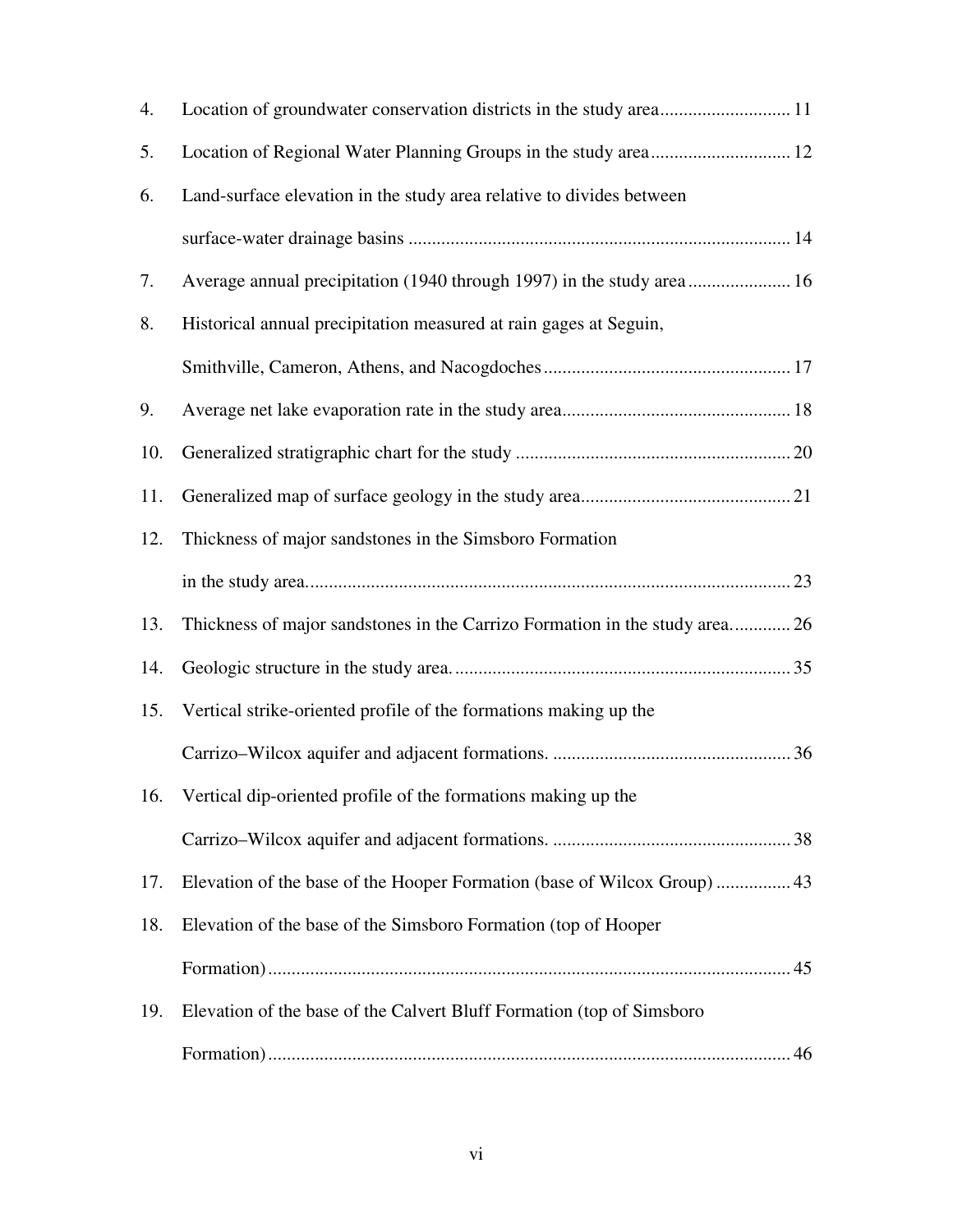| 20. | Elevation of the base of the Carrizo Formation (top of Calvert Bluff |  |
|-----|----------------------------------------------------------------------|--|
|     |                                                                      |  |
| 21. | Elevation of the top of the Carrizo Formation (base of the Reklaw    |  |
|     |                                                                      |  |
| 22. |                                                                      |  |
| 23. |                                                                      |  |
| 24. |                                                                      |  |
| 25. |                                                                      |  |
| 26. |                                                                      |  |
| 27. | Total dissolved solids (TDS) content of groundwater in the Carrizo-  |  |
|     |                                                                      |  |
| 28. | Water-level elevation under "predevelopment" conditions              |  |
|     |                                                                      |  |
| 29. | Water-level elevation under "predevelopment" conditions              |  |
|     |                                                                      |  |
| 30. | Water-level elevation under "predevelopment" conditions in the Queen |  |
|     |                                                                      |  |
| 31. | Water-level elevation in the Simsboro aquifer measured during        |  |
|     |                                                                      |  |
| 32. | Water-level elevation in the Simsboro aquifer measured during        |  |
|     |                                                                      |  |
| 33. | Water-level elevation in the Carrizo aquifer measured during         |  |
|     |                                                                      |  |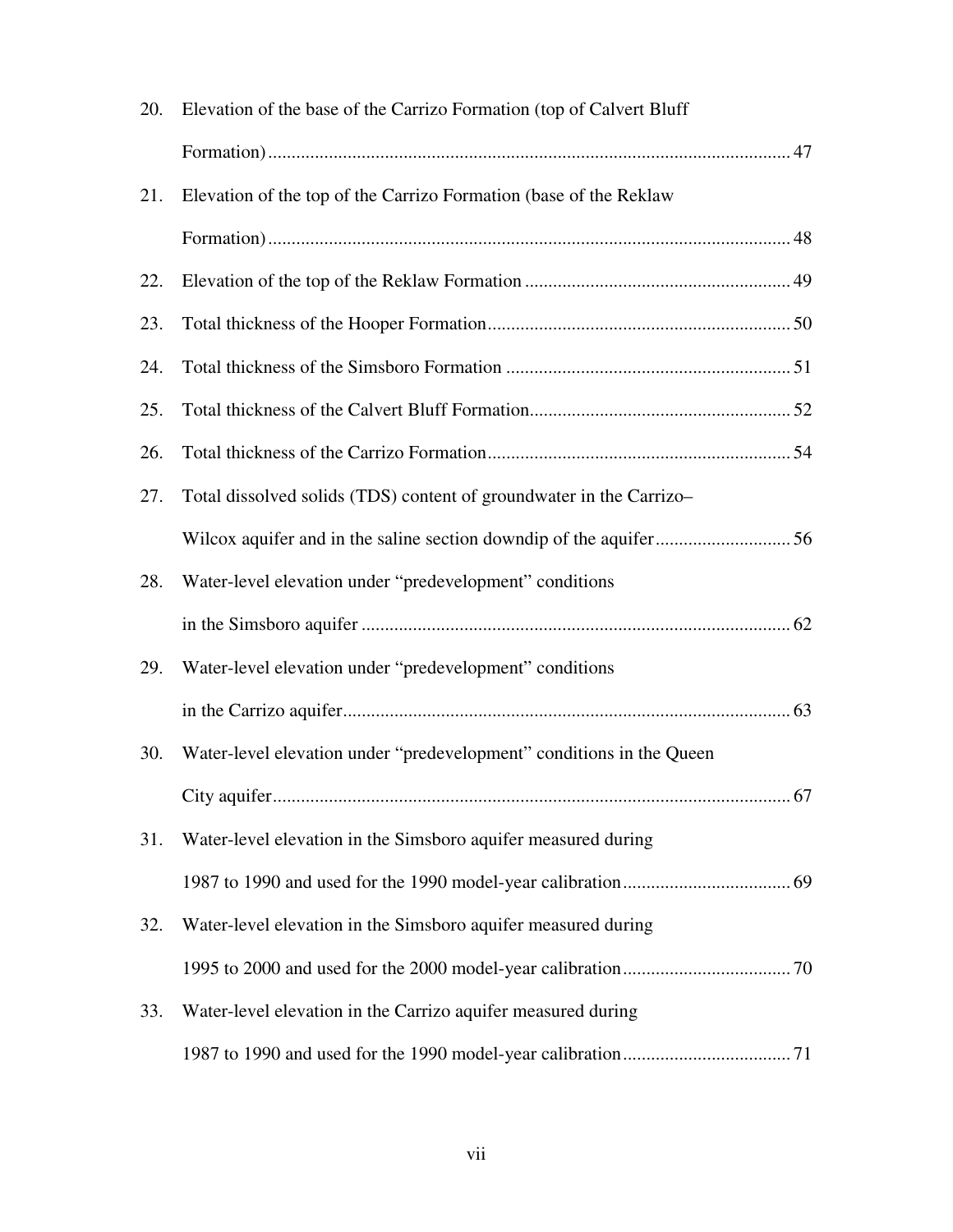| 34. | Water-level elevation in the Carrizo aquifer measured during             |  |
|-----|--------------------------------------------------------------------------|--|
|     |                                                                          |  |
| 35. |                                                                          |  |
| 36. |                                                                          |  |
| 37. |                                                                          |  |
| 38. | Hydrographs for 10 representative wells in the Calvert Bluff Formation77 |  |
| 39. |                                                                          |  |
| 40. | Recharge rates estimated in previous hydrologic studies                  |  |
|     |                                                                          |  |
| 41. |                                                                          |  |
| 42. |                                                                          |  |
| 43. |                                                                          |  |
| 44. |                                                                          |  |
| 45. | Comparison of total discharge and estimated base flow for Plum Creek     |  |
|     |                                                                          |  |
| 46. | Base-flow increase across the Carrizo-Wilcox outcrop, unitized           |  |
|     |                                                                          |  |
| 47. | Histograms of hydraulic conductivity in the Carrizo, Calvert Bluff,      |  |
|     | Simsboro, and Hooper, and of specific storage in the Carrizo–Wilcox      |  |
|     |                                                                          |  |
| 48. | Map of average hydraulic conductivity in the Hooper Formation  109       |  |
| 49. |                                                                          |  |
| 50. | Map of average hydraulic conductivity in the Calvert Bluff Formation 112 |  |
| 51. | Map of average hydraulic conductivity in the Carrizo Formation  113      |  |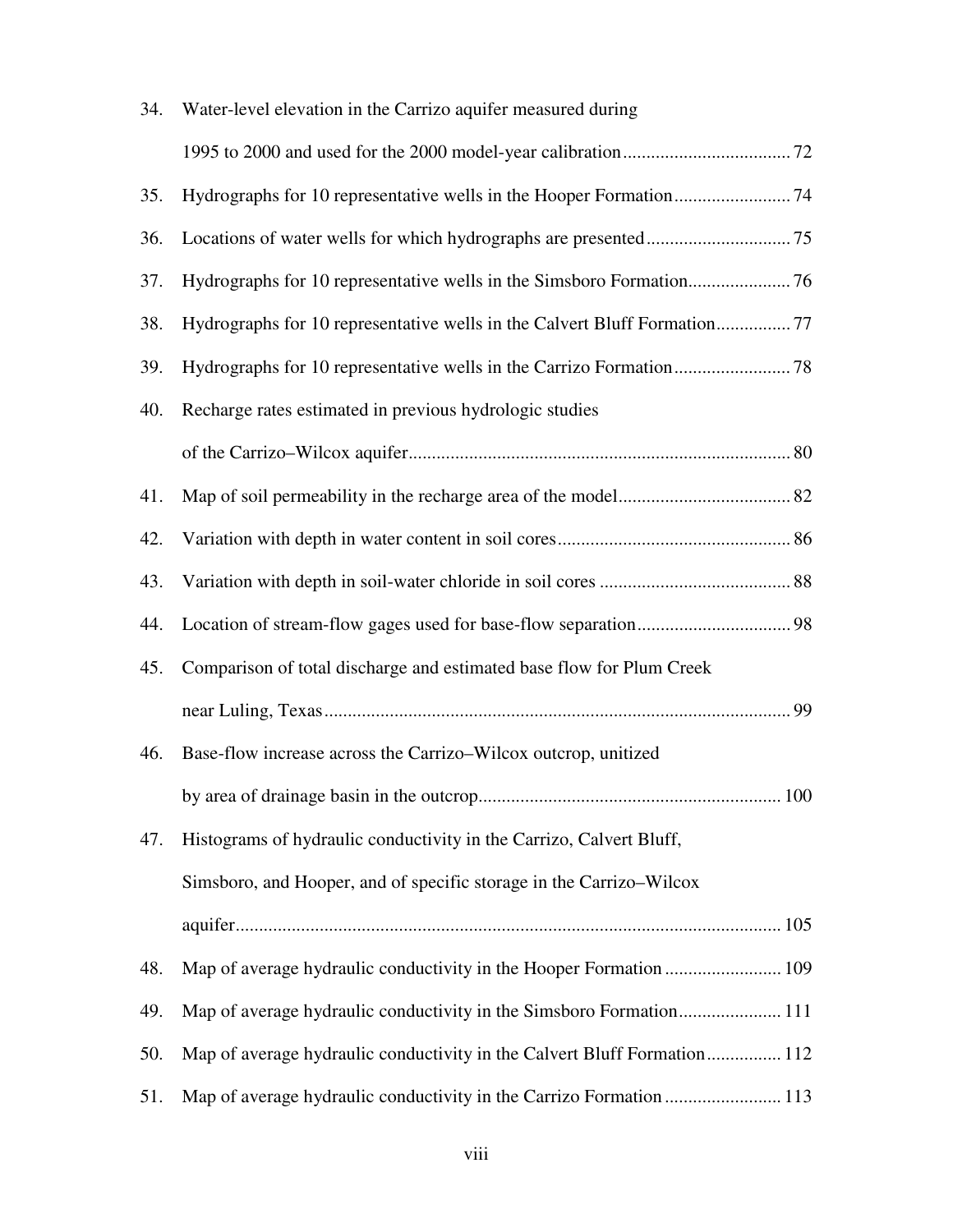| 52. | Total groundwater withdrawals from the Carrizo-Wilcox aquifer                |
|-----|------------------------------------------------------------------------------|
|     |                                                                              |
| 53. | Conceptual model of the aquifer showing how the hydrostratigraphy            |
|     |                                                                              |
| 54. | Location of active cells in model layer 6, representing groundwater in the   |
|     |                                                                              |
| 55. | Location of active cells in model layer 5, representing groundwater in the   |
|     |                                                                              |
| 56. | Location of active cells in model layer 4, representing the Calvert Bluff    |
|     |                                                                              |
| 57. | Location of active cells in model layer 3, representing the Carrizo          |
|     |                                                                              |
| 58. | Location of active cells in model layer 2, representing the Reklaw           |
|     |                                                                              |
| 59. | Location of active cells in model layer 1, representing alluvium in the      |
|     | Colorado, Brazos, and Trinity River systems, and the position of boundary    |
|     | .137<br>cells                                                                |
| 60. | Distribution of groundwater withdrawal in 2000 for municipal and             |
|     |                                                                              |
| 61. | Map of population density in rural parts of the study area, excluding cities |
|     |                                                                              |
| 62. | Variation in total rate of groundwater withdrawal in 1990 in Carrizo         |
|     | aquifer, Calvert Bluff aquitard, Simsboro aquifer, and Hooper aquitard 158   |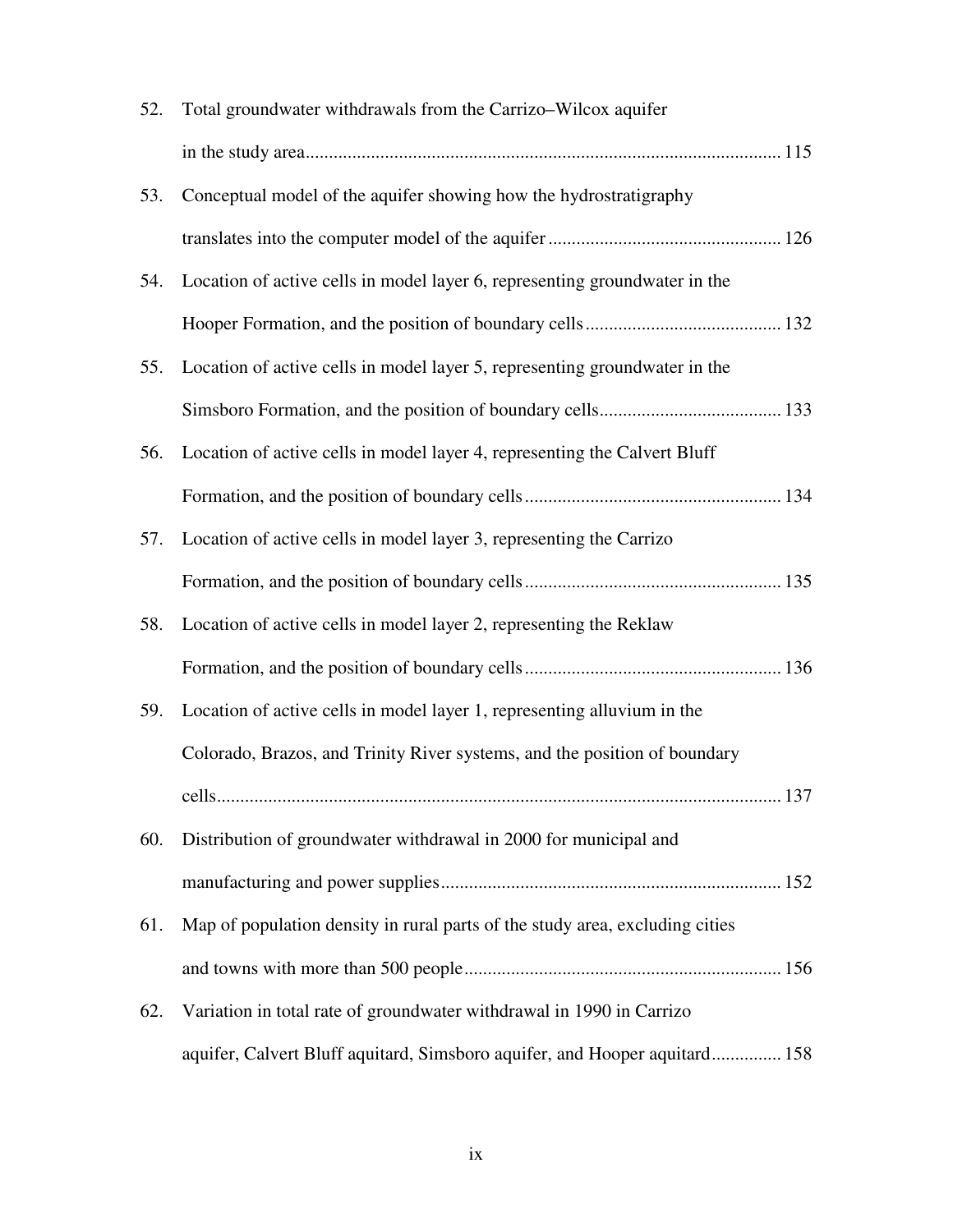| 63. | Variation in total rate of groundwater withdrawal in 2000 in Carrizo            |  |
|-----|---------------------------------------------------------------------------------|--|
|     | aquifer, Calvert Bluff aquitard, Simsboro aquifer, and Hooper aquitard 160      |  |
| 64. | Storativity assigned to model cells representing the Hooper aquitard 168        |  |
| 65. | Storativity assigned to model cells representing the Simsboro aquifer 169       |  |
| 66. | Storativity assigned to model cells representing the Calvert Bluff aquitard 170 |  |
| 67. | Storativity assigned to model cells representing the Carrizo aquifer 171        |  |
| 68. | Storativity assigned to model cells representing the Reklaw aquitard 172        |  |
| 69. | Recharge rate estimated on the basis of soil properties and results of          |  |
|     |                                                                                 |  |
| 70. |                                                                                 |  |
| 71. | Simulated water levels for the Simsboro aquifer in the study area under         |  |
|     | predevelopment or steady-state (1950) conditions and comparison with            |  |
|     |                                                                                 |  |
| 72. | Simulated water levels for the Carrizo aquifer in the study area under          |  |
|     | predevelopment or steady-state (1950) conditions and comparison with            |  |
|     |                                                                                 |  |
|     | 73. Comparison of simulated and measured water levels in the steady-state       |  |
|     | simulation of model layers representing the Carrizo–Wilcox aquifer  184         |  |
| 74. | Location of water-level measurements used in calibration of the steady-         |  |
|     |                                                                                 |  |
| 75. | Map of residual differences between simulated and measured water levels         |  |
|     | for the Simsboro aquifer (layer 5) for the steady-state calibration 188         |  |
| 76. | Map of residual differences between simulated and measured water levels         |  |
|     |                                                                                 |  |
|     | for the Carrizo aquifer (layer 3) for the steady-state calibration 189          |  |

### x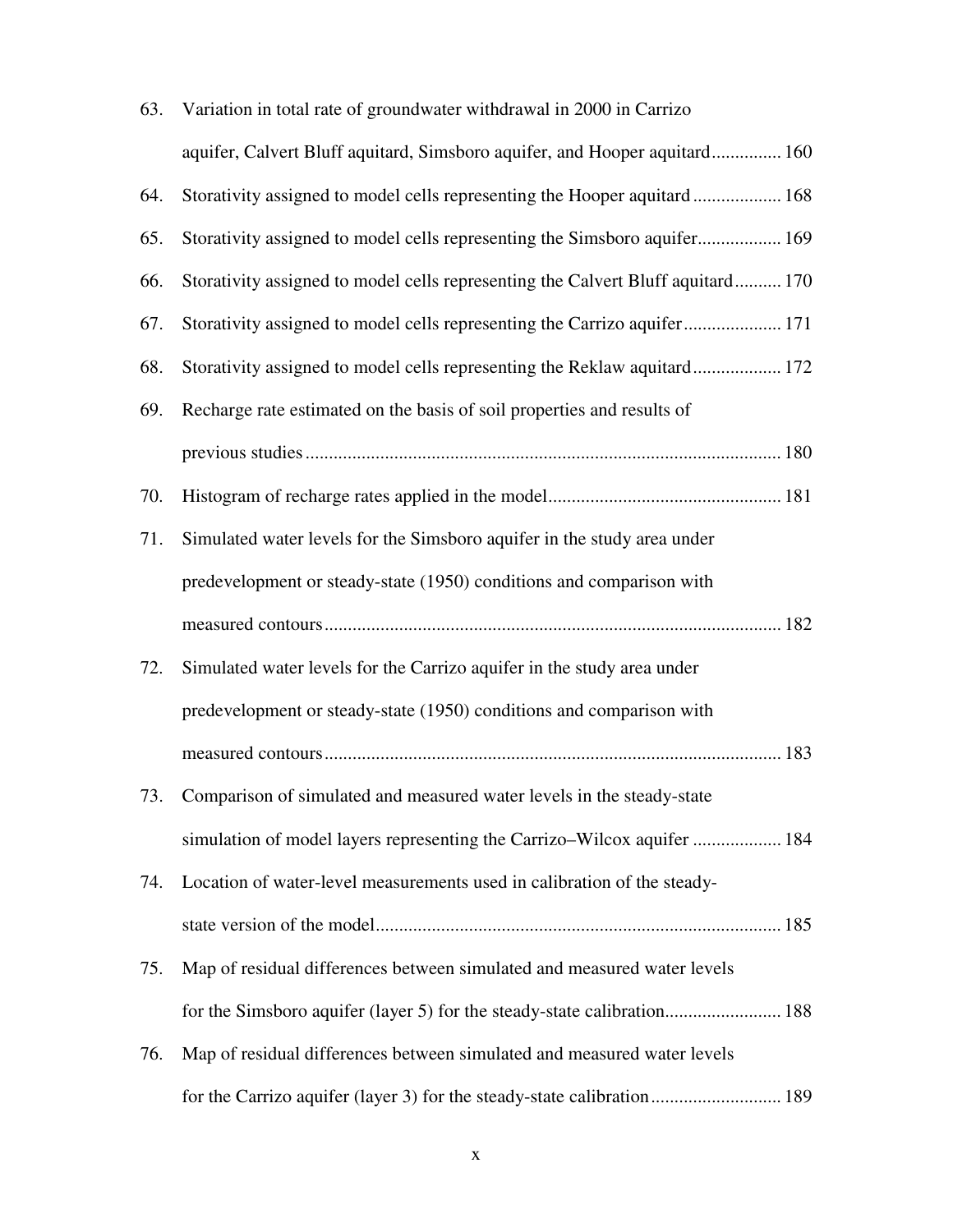| 77. | Sensitivity of predicted water levels in the Simsboro aquifer (layer 5) of |
|-----|----------------------------------------------------------------------------|
|     | the steady-state model to changes in parameter values for the Simsboro     |
|     | aquifer (layer 5), Carrizo aquifer (layer 3), and recharge rate, streambed |
|     | conductance, and the GHB boundary on the Reklaw aquitard (layer 2) 192     |

| 78. | Sensitivity of predicted water levels in the Carrizo aquifer (layer 3) of the |
|-----|-------------------------------------------------------------------------------|
|     | steady-state model to changes in parameter values for the Carrizo aquifer     |
|     | (layer 3), Simsboro aquifer (layer 5), and recharge rate, streambed           |
|     | conductance, and the GHB boundary on the Reklaw aquitard (layer 2) 194        |

- 79. Block diagram of the Carrizo–Wilcox aquifer representing the components of the steady-state model........................................................................................ 196 80. Maps for the Simsboro aquifer (layer 5) showing simulated and observed
- 1990 water level and drawdown from 1950 through 1990 .................................... 199
- 81. Map of residual differences simulated and measured water levels for the Simsboro aquifer (layer 5) for the 1990 calibration............................................... 200
- 82. Comparison of simulated and observed water levels for the 1990 calibration............................................................................................................... 201 83. Location of wells used to develop the 1990 calibration of the model.................... 202 84. Maps for the Carrizo aquifer (layer 3) showing simulated and observed 1990 water level and drawdown from 1950 to 1990.............................................. 204 85. Map of residual differences between simulated and measured water levels
- for the Carrizo aquifer (layer 3) for the 1990 calibration....................................... 205
- 86. Maps of water level in the Hooper Formation (layer 6) in 1990 and 2000............ 206
- 87. Maps of water level in the Calvert Bluff Formation (layer 4) in 1990 and 2000........................................................................................................................ 207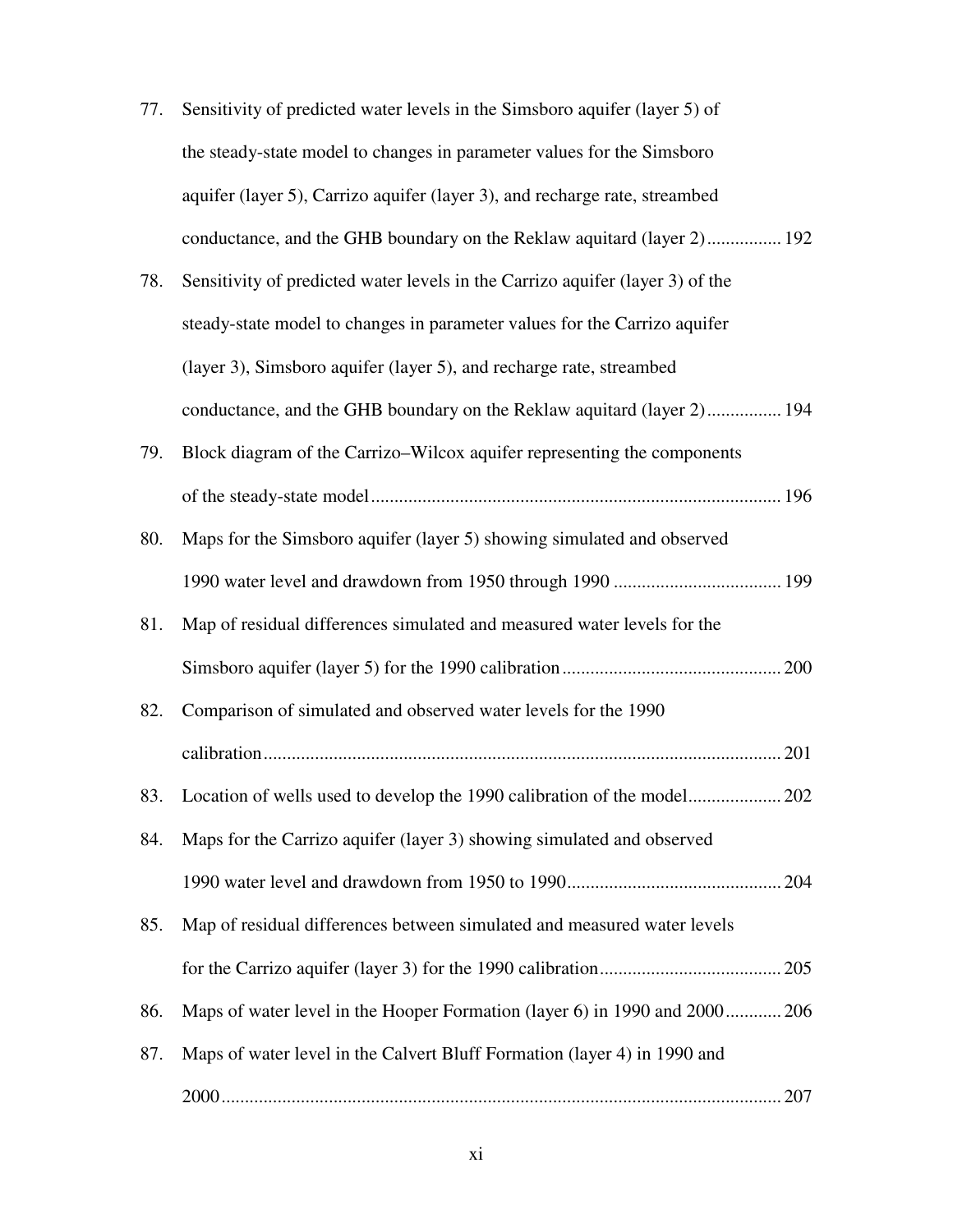| 88. | Comparison of simulated and observed water levels for the 2000           |  |
|-----|--------------------------------------------------------------------------|--|
|     |                                                                          |  |
| 89. | Location of wells used to develop the 2000 calibration of the model209   |  |
| 90. | Maps for the Simsboro aquifer (layer 5) showing simulated and observed   |  |
|     |                                                                          |  |
| 91. | Map of residual differences between simulated and measured water levels  |  |
|     |                                                                          |  |
| 92. | Maps for the Carrizo aquifer (layer 3) showing simulated and observed    |  |
|     |                                                                          |  |
| 93. | Map of residual differences between simulated and measured water levels  |  |
|     |                                                                          |  |
| 94. | Comparison of simulated and observed water-level hydrographs for 10      |  |
|     |                                                                          |  |
| 95. | Comparison of simulated and observed water-level hydrographs for 10      |  |
|     |                                                                          |  |
| 96. | Comparison of simulated and observed water-level hydrographs for 10      |  |
|     |                                                                          |  |
| 97. | Comparison of simulated and observed water-level hydrographs for 10      |  |
|     |                                                                          |  |
| 98. | Changes in simulated ET and base-flow discharge to stream with variation |  |
|     |                                                                          |  |
| 99. | Map of aquifer discharge simulated as groundwater evapotranspiration for |  |
|     |                                                                          |  |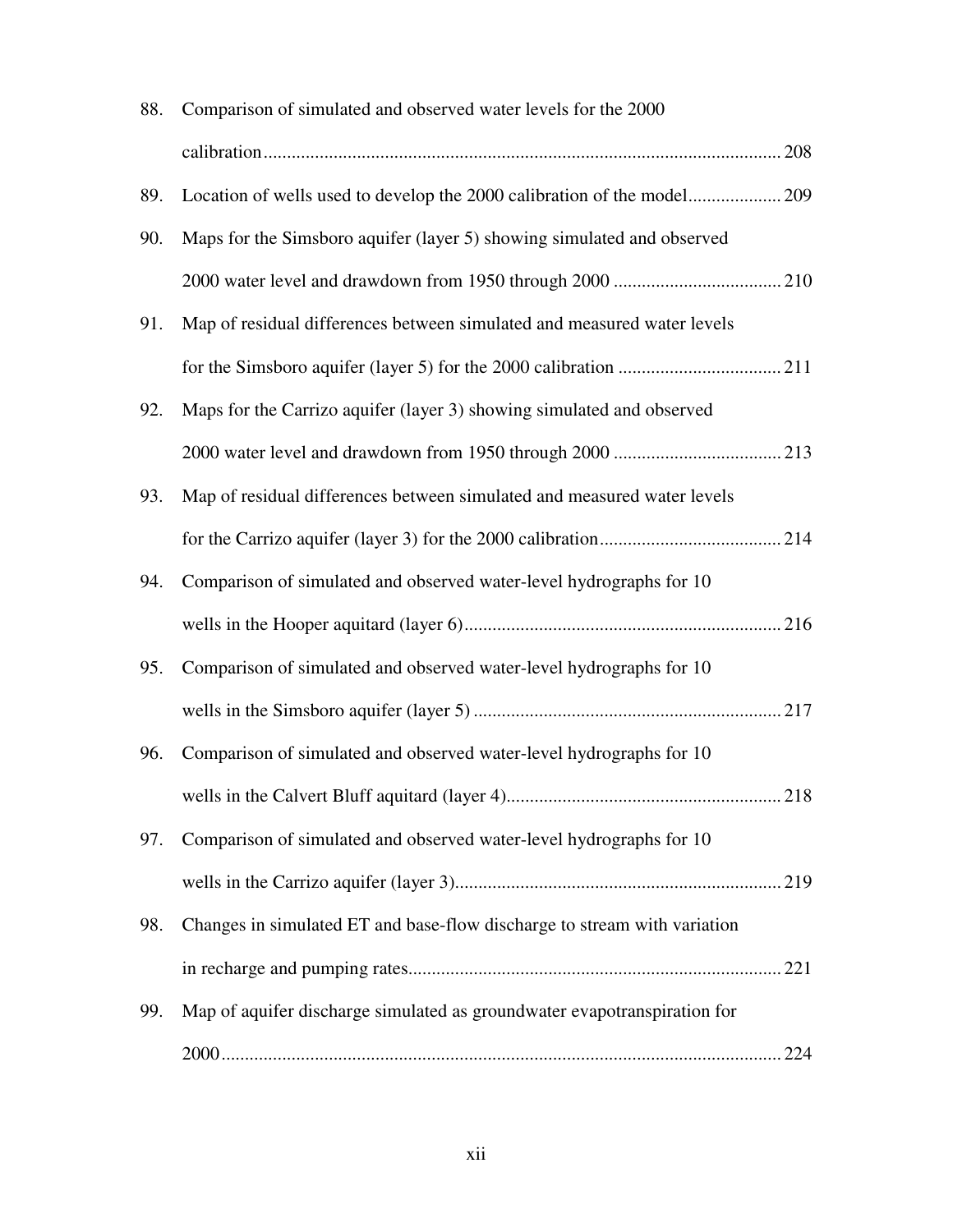| 100. Block diagram of the Carrizo–Wilcox aquifer representing the components       |  |
|------------------------------------------------------------------------------------|--|
|                                                                                    |  |
| 101. Sensitivity of predicted water levels in the Simsboro aquifer (layer 5) in    |  |
| the transient model to changes in parameter values for the Simsboro                |  |
| aquifer (layer 5), Carrizo aquifer (layer 3), and other parts of the model 229     |  |
| 102. Sensitivity of predicted water levels in the Carrizo aquifer (layer 3) in the |  |
| transient model to changes in parameter values for the Carrizo aquifer             |  |
| (layer 3), Simsboro aquifer (layer 5), Carrizo aquifer (layer 3), and other        |  |
|                                                                                    |  |
| 103. Sensitivity of simulated water levels to order-of-magnitude changes in        |  |
| storativity for the Carrizo aquifer (layer 3) and Simsboro aquifer (layer 5)  231  |  |
| 104. Sensitivity of simulated water levels in the Carrizo and Simsboro aquifers    |  |
|                                                                                    |  |
| 105. Simulated hydrographs showing predicted water levels through 2050 for         |  |
|                                                                                    |  |
| 106. Simulated hydrographs showing predicted water levels through 2050 for         |  |
|                                                                                    |  |
| 107. Simulated hydrographs showing predicted water levels through 2050 for         |  |
|                                                                                    |  |
|                                                                                    |  |
| 108. Simulated hydrographs showing predicted water levels through 2050 for         |  |
|                                                                                    |  |
| 109. Maps for the Simsboro aquifer (layer 5) showing predicted 2010 water          |  |
| level and drawdown from 2000 through 2010 assuming drought-of-record               |  |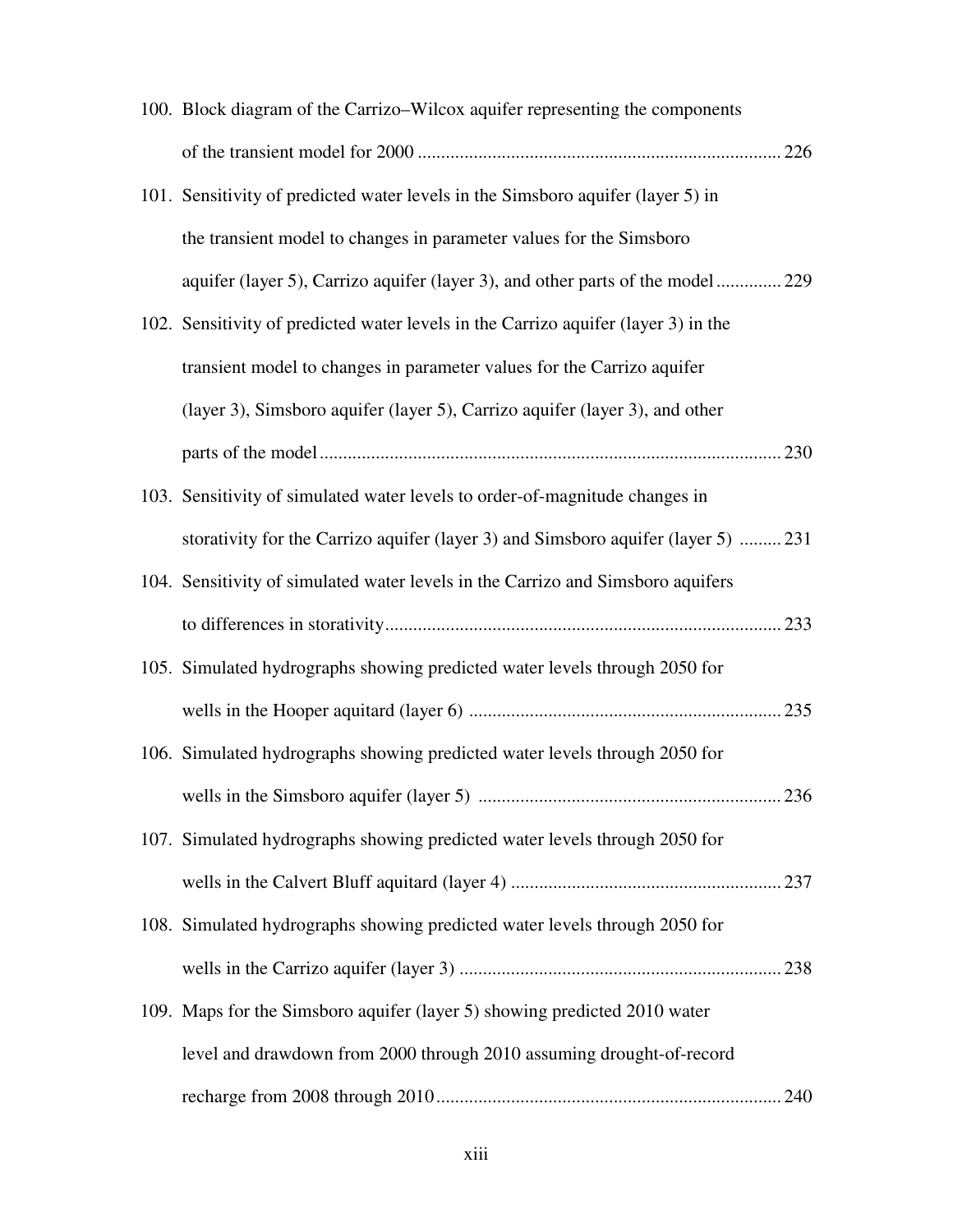| 110. Maps for the Simsboro aquifer (layer 5) showing predicted 2020 water      |  |
|--------------------------------------------------------------------------------|--|
| level and drawdown from 2000 through 2020 assuming drought-of-record           |  |
|                                                                                |  |
| 111. Maps for the Simsboro aquifer (layer 5) showing predicted 2030 water      |  |
| level and drawdown from 2000 through 2030 assuming drought-of-record           |  |
|                                                                                |  |
| 112. Maps for the Simsboro aquifer (layer 5) showing predicted 2040 water      |  |
| level and drawdown from 2000 through 2040 assuming drought-of-record           |  |
|                                                                                |  |
| 113. Maps for the Simsboro aquifer (layer 5) showing predicted 2050 water      |  |
| level and drawdown from 2000 through 2050 assuming drought-of-record           |  |
|                                                                                |  |
| 114. Maps for the Carrizo aquifer (layer 3) showing predicted 2010 water level |  |
| and drawdown from 2000 through 2010 assuming drought-of-record                 |  |
|                                                                                |  |
| 115. Maps for the Carrizo aquifer (layer 3) showing predicted 2020 water level |  |
| and drawdown from 2000 through 2020 assuming drought-of-record                 |  |
|                                                                                |  |
| 116. Maps for the Carrizo aquifer (layer 3) showing predicted 2030 water level |  |
| and drawdown from 2000 through 2030 assuming drought-of-record                 |  |
|                                                                                |  |
| 117. Maps for the Carrizo aquifer (layer 3) showing predicted 2040 water level |  |
| and drawdown from 2000 through 2040 assuming drought-of-record                 |  |
|                                                                                |  |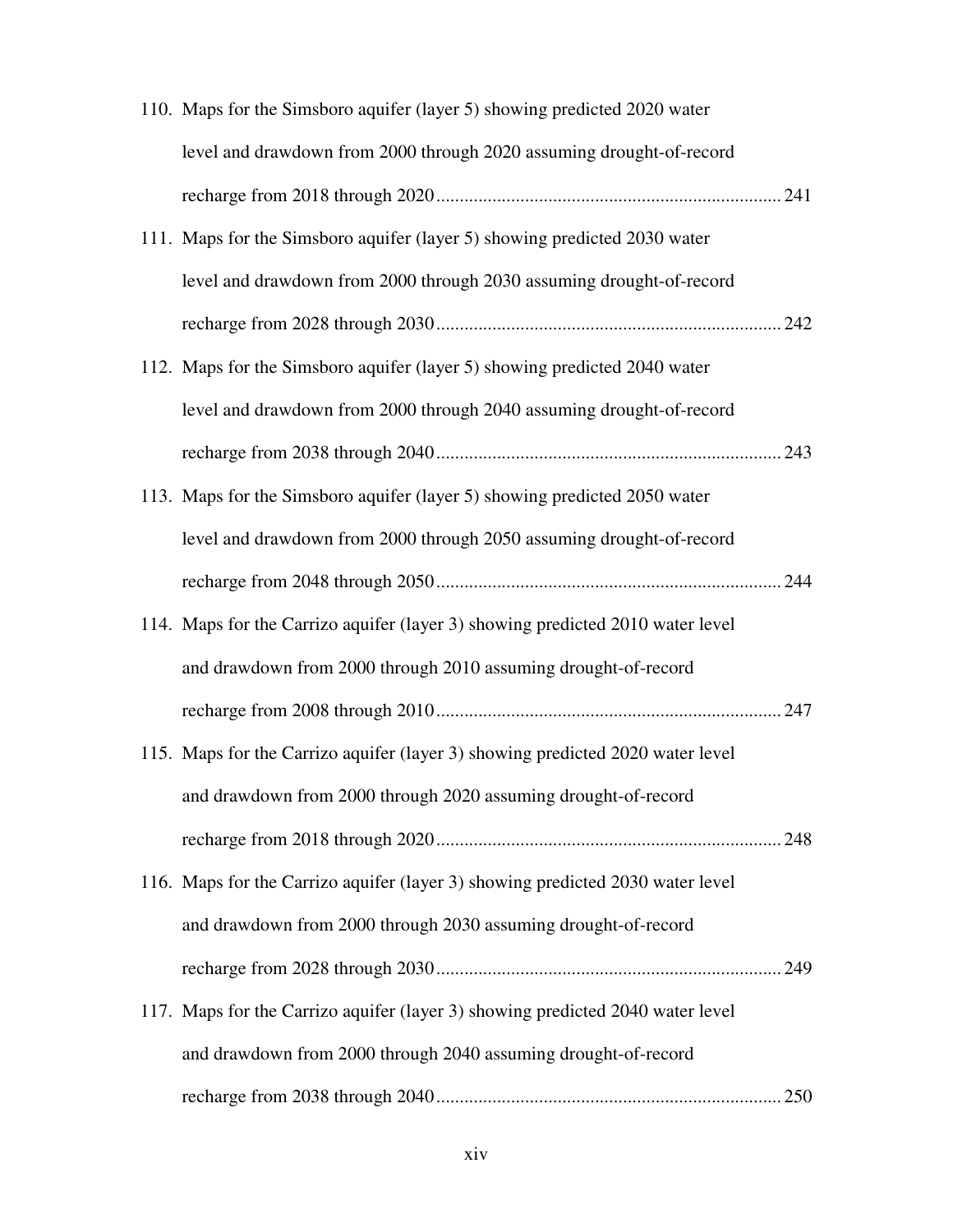| 118. Maps for the Carrizo aquifer (layer 3) showing predicted 2050 water level   |  |
|----------------------------------------------------------------------------------|--|
| and drawdown from 2000 through 2050 assuming drought-of-record                   |  |
|                                                                                  |  |
| 119. Maps for groundwater in the Hooper Formation (layer 6) showing              |  |
| predicted 2050 water level and drawdown from 2000 through 2050                   |  |
|                                                                                  |  |
| 120. Maps for groundwater in the Calvert Bluff Formation (layer 4) showing       |  |
| predicted 2050 water level and drawdown from 2000 through 2050                   |  |
|                                                                                  |  |
| 121. Difference for the end of 2050 in simulated water levels in Carrizo aquifer |  |
| (layer 3) and Simsboro aquifer (layer 5) assuming average versus drought-        |  |
|                                                                                  |  |
| 122. Block diagram of the Carrizo–Wilcox aquifer representing the components     |  |
|                                                                                  |  |

## Tables

| 1. | Water content, chloride concentration, and estimated recharge based on                                           |  |
|----|------------------------------------------------------------------------------------------------------------------|--|
|    | unsaturated zone chloride concentrations, chloride concentrations in                                             |  |
|    | groundwater and associated recharge rates, and age of the chloride profile 87                                    |  |
| 2. | Results of ${}^{3}$ He, ${}^{4}$ He, ${}^{20}$ Ne, ${}^{40}$ Ar, and N <sub>2</sub> measurements, and calculated |  |
|    |                                                                                                                  |  |
| 3. |                                                                                                                  |  |
| 4. |                                                                                                                  |  |
| 5. |                                                                                                                  |  |